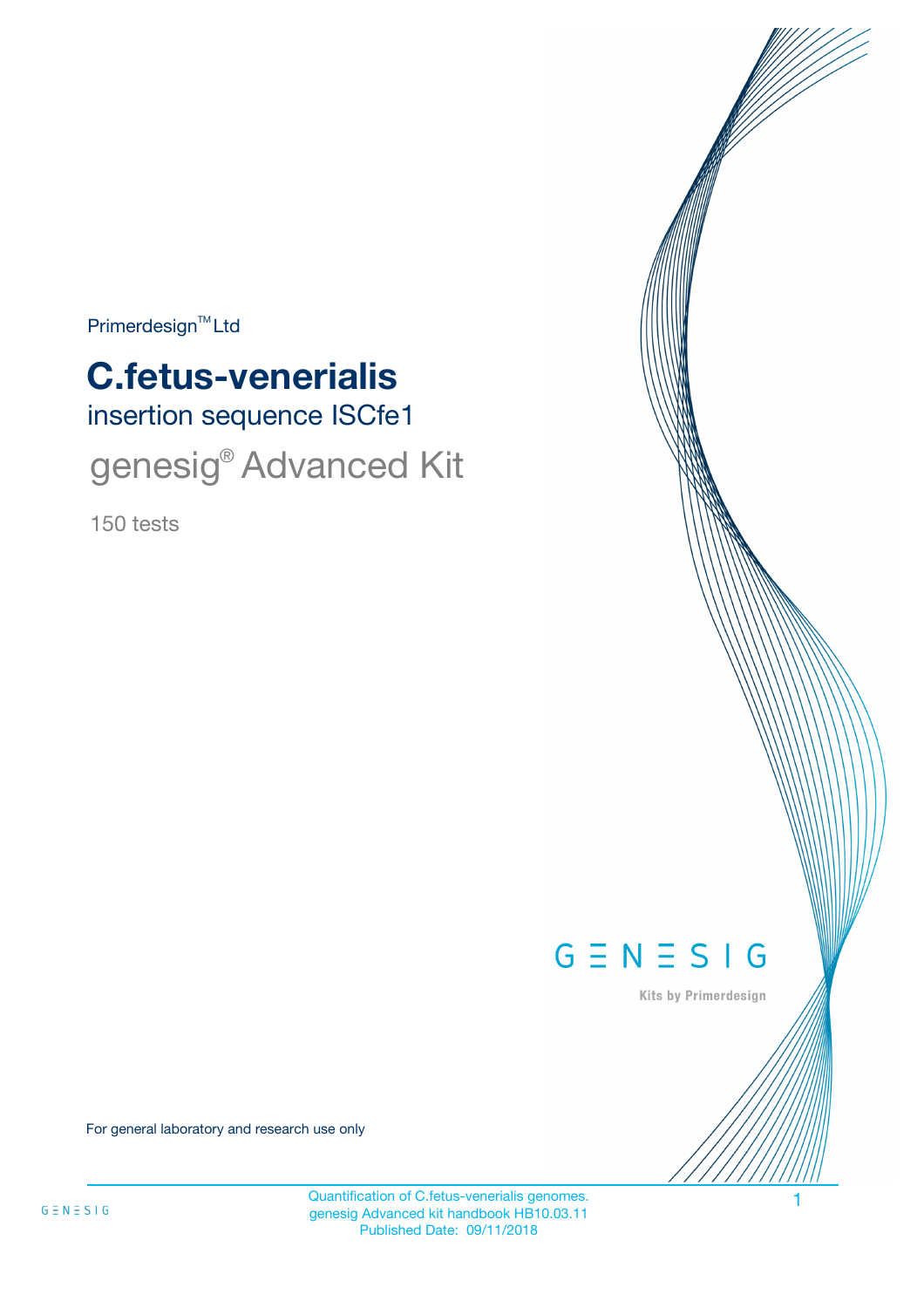## Introduction to C.fetus-venerialis

Campylobacter foetus is a rod shaped, motile, Gram-negative bacteria with a characteristic spiral curve morphology. Its genome has a circular DNA structure and codes for some 1820 genes. The bacterial pathogen is pathologically important in cattle and sheep where it can cause abortion. There are two distinct subspecies of this bacterium that cause infection by different means, the subspecies are Venerealis and Fetus.

Campylobacter venerialis is adapted specifically to the bovine genital tract where it is the causative agent of bovine genital campylobacteriosis. This is a venereal disease that is characterized by early embryonic death, infertility, an extended calving season and abortion. The bacterium resides in the mucus layer of the male pupuce and is sexually transmitted by natural mating or by artificial insemination.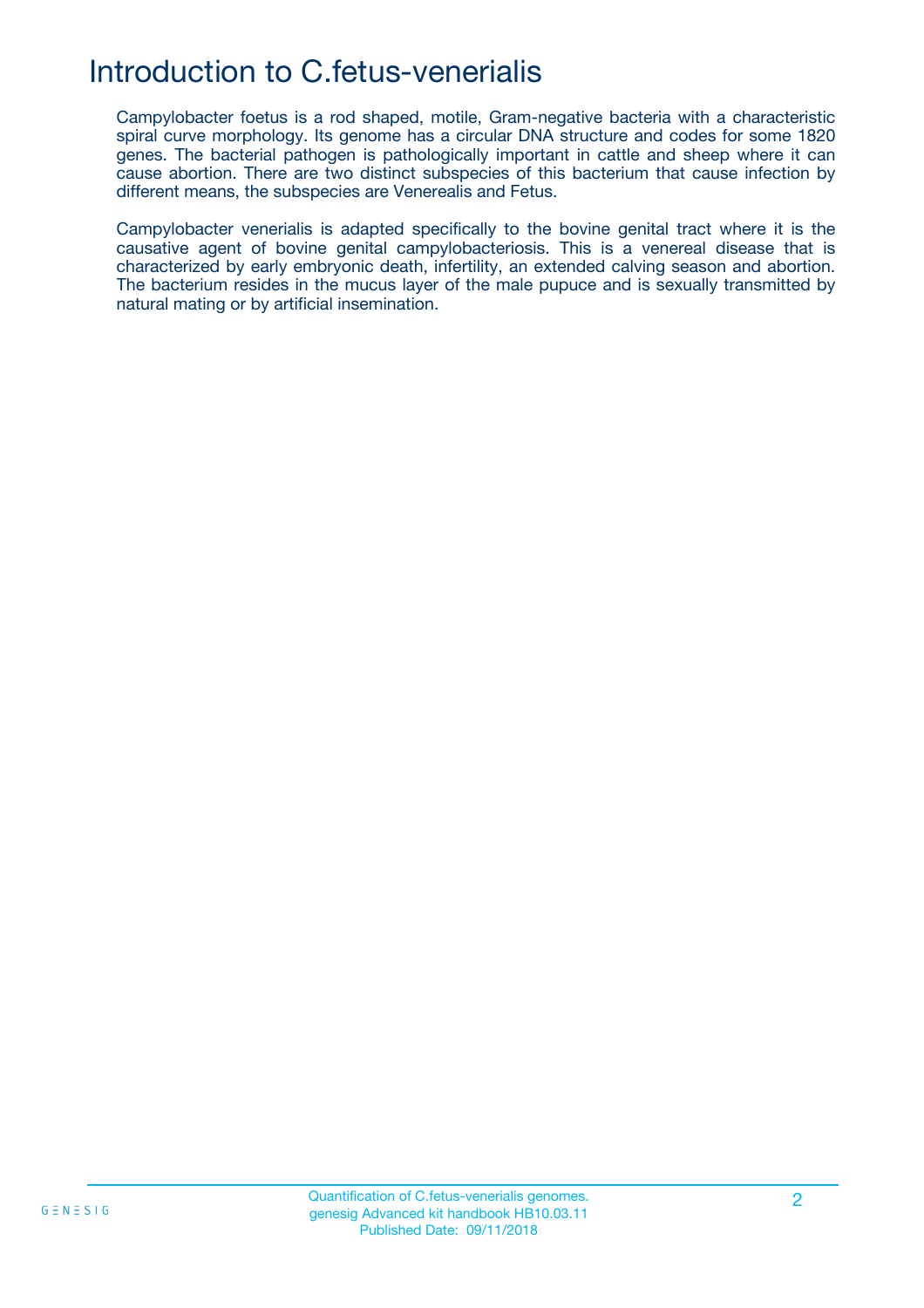## **Specificity**

The Primerdesign genesig Kit for C.fetus-venerialis (C.fetus-venerialis) genomes is designed for the in vitro quantification of C.fetus-venerialis genomes. The kit is designed to have a broad detection profile. Specifically, the primers represent 100% homology with over 95% of the NCBI database reference sequences available at the time of design.

The dynamics of genetic variation means that new sequence information may become available after the initial design. Primerdesign periodically reviews the detection profiles of our kits and when required releases new versions.

The target sequences selected are based on the work of C, Abril et,al., 2007 and are therefore highly specific. The primers have 100% homology with over 95% of reference sequences contained in the NCBI database.

If you require further information, or have a specific question about the detection profile of this kit then please send an e.mail to enquiry@primerdesign.co.uk and our bioinformatics team will answer your question.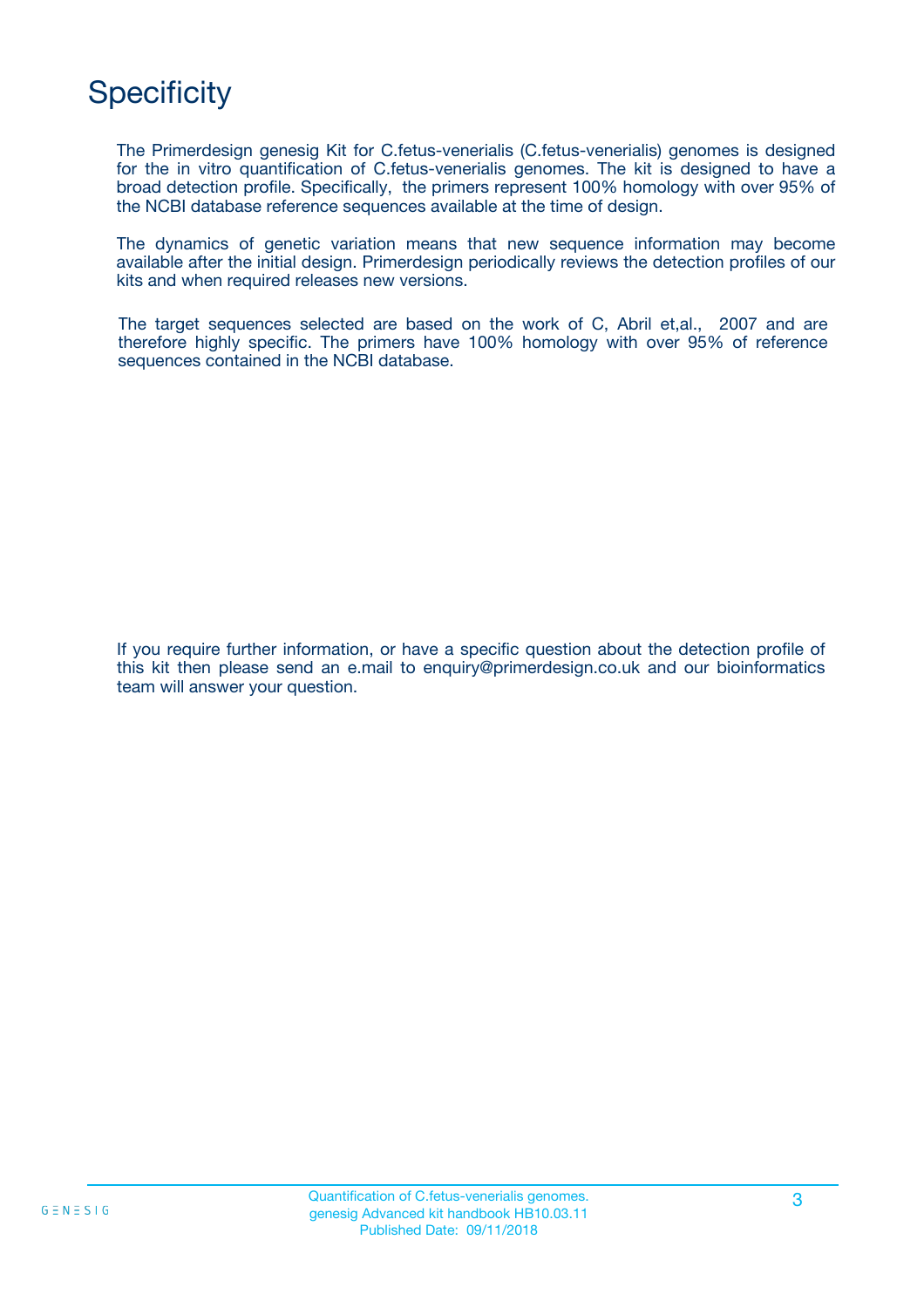## Kit contents

- **C.fetus-venerialis specific primer/probe mix (150 reactions BROWN)** FAM labelled
- **C.fetus-venerialis positive control template (for Standard curve RED)**
- **Internal extraction control primer/probe mix (150 reactions BROWN)** VIC labelled as standard
- **Internal extraction control DNA (150 reactions BLUE)**
- **Endogenous control primer/probe mix (150 reactions BROWN)** FAM labelled
- **RNase/DNase free water (WHITE)** for resuspension of primer/probe mixes
- **Template preparation buffer (YELLOW)** for resuspension of internal control template, positive control template and standard curve preparation

### Reagents and equipment to be supplied by the user

#### **Real-time PCR Instrument**

#### **Extraction kit**

This kit is recommended for use with genesig Easy DNA/RNA extraction kit. However, it is designed to work well with all processes that yield high quality RNA and DNA with minimal PCR inhibitors.

#### **oasig**TM **lyophilised or Precision**®**PLUS 2X qPCR Master Mix**

This kit is intended for use with oasig or PrecisionPLUS2X qPCR Master Mix.

**Pipettors and Tips**

**Vortex and centrifuge**

#### **Thin walled 1.5 ml PCR reaction tubes**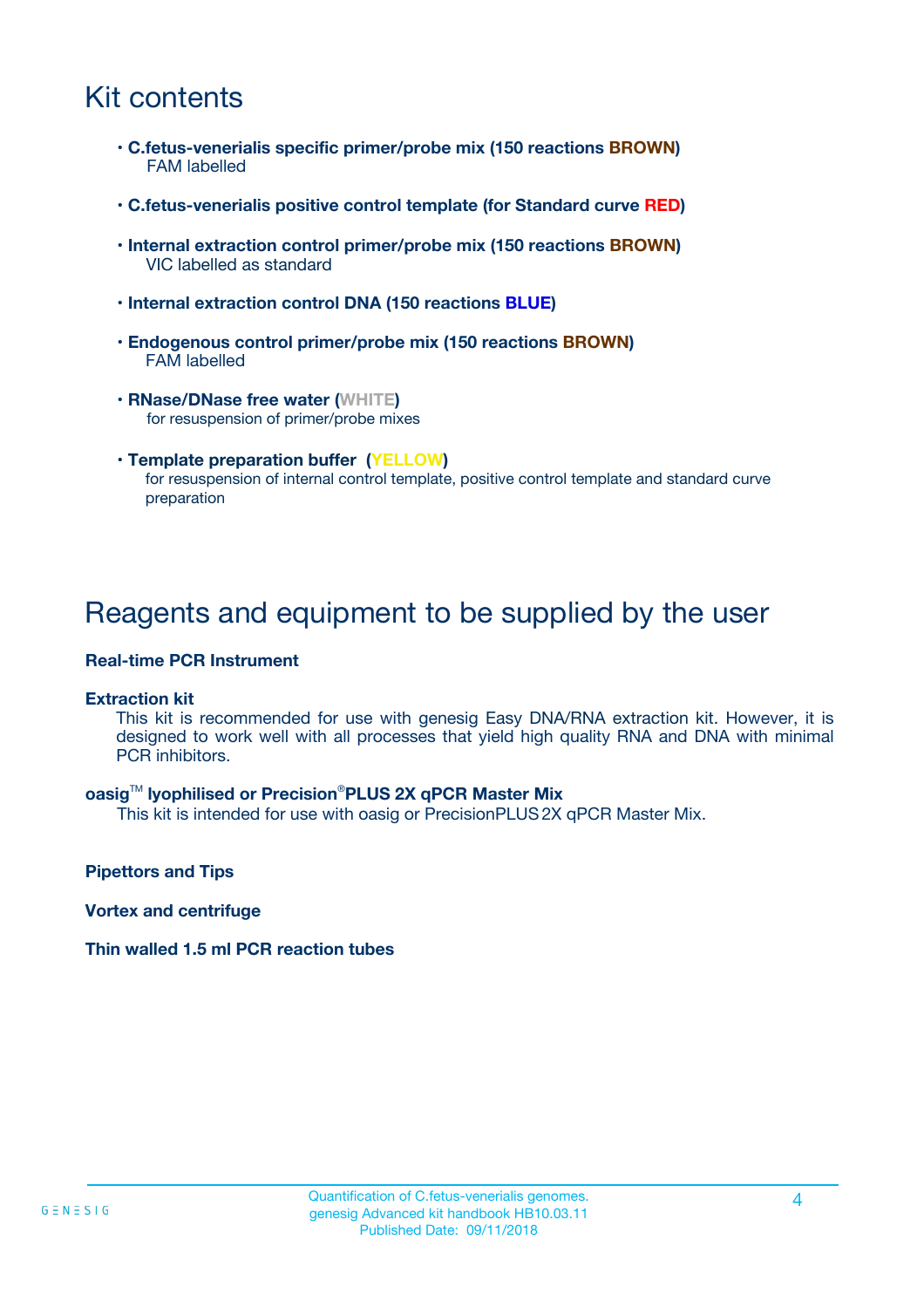### Kit storage and stability

This kit is stable at room temperature but should be stored at -20ºC on arrival. Once the lyophilised components have been resuspended they should not be exposed to temperatures above -20°C for longer than 30 minutes at a time and unnecessary repeated freeze/thawing should be avoided. The kit is stable for six months from the date of resuspension under these circumstances.

If a standard curve dilution series is prepared this can be stored frozen for an extended period. If you see any degradation in this serial dilution a fresh standard curve can be prepared from the positive control.

Primerdesign does not recommend using the kit after the expiry date stated on the pack.

### Suitable sample material

All kinds of sample material suited for PCR amplification can be used. Please ensure the samples are suitable in terms of purity, concentration, and DNA integrity (An internal PCR control is supplied to test for non specific PCR inhibitors). Always run at least one negative control with the samples. To prepare a negative-control, replace the template DNA sample with RNase/DNase free water.

### Dynamic range of test

Under optimal PCR conditions genesig C.fetus-venerialis detection kits have very high priming efficiencies of >95% and can detect less than 100 copies of target template.

### Notices and disclaimers

This product is developed, designed and sold for research purposes only. It is not intended for human diagnostic or drug purposes or to be administered to humans unless clearly expressed for that purpose by the Food and Drug Administration in the USA or the appropriate regulatory authorities in the country of use. During the warranty period Primerdesign genesig detection kits allow precise and reproducible data recovery combined with excellent sensitivity. For data obtained by violation to the general GLP guidelines and the manufacturer's recommendations the right to claim under guarantee is expired. PCR is a proprietary technology covered by several US and foreign patents. These patents are owned by Roche Molecular Systems Inc. and have been sub-licensed by PE Corporation in certain fields. Depending on your specific application you may need a license from Roche or PE to practice PCR. Additional information on purchasing licenses to practice the PCR process may be obtained by contacting the Director of Licensing at Roche Molecular Systems, 1145 Atlantic Avenue, Alameda, CA 94501 or Applied Biosystems business group of the Applera Corporation, 850 Lincoln Centre Drive, Foster City, CA 94404. In addition, the 5' nuclease assay and other homogeneous amplification methods used in connection with the PCR process may be covered by U.S. Patents 5,210,015 and 5,487,972, owned by Roche Molecular Systems, Inc, and by U.S. Patent 5,538,848, owned by The Perkin-Elmer Corporation.

## Trademarks

Primerdesign™ is a trademark of Primerdesign Ltd.

genesig $^\circledR$  is a registered trademark of Primerdesign Ltd.

The PCR process is covered by US Patents 4,683,195, and 4,683,202 and foreign equivalents owned by Hoffmann-La Roche AG. BI, ABI PRISM® GeneAmp® and MicroAmp® are registered trademarks of the Applera Genomics (Applied Biosystems Corporation). BIOMEK® is a registered trademark of Beckman Instruments, Inc.; iCycler™ is a registered trademark of Bio-Rad Laboratories, Rotor-Gene is a trademark of Corbett Research. LightCycler™ is a registered trademark of the Idaho Technology Inc. GeneAmp®, TaqMan® and AmpliTaqGold® are registered trademarks of Roche Molecular Systems, Inc., The purchase of the Primerdesign™ reagents cannot be construed as an authorization or implicit license to practice PCR under any patents held by Hoffmann-LaRoche Inc.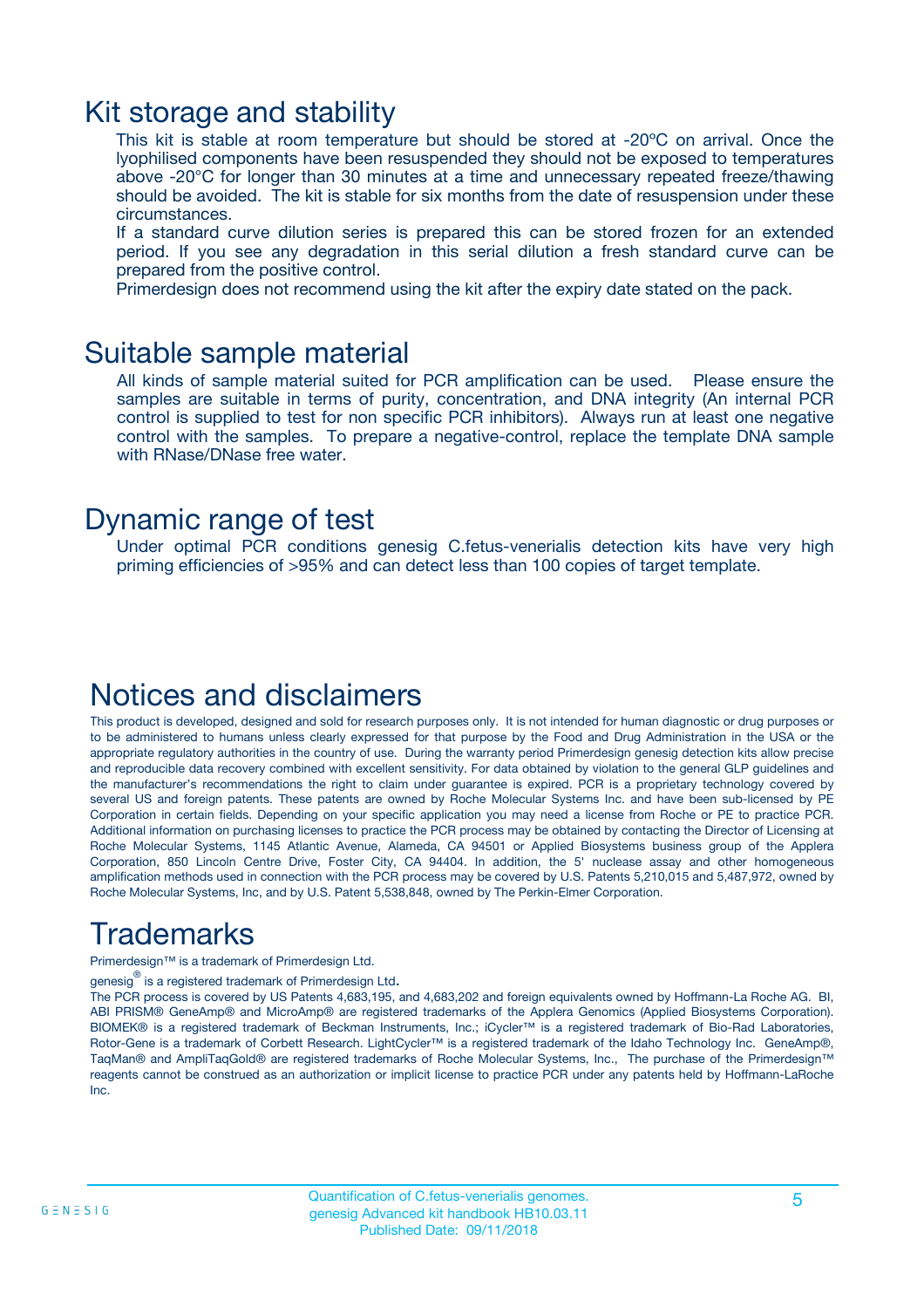## Principles of the test

#### **Real-time PCR**

A C.fetus-venerialis specific primer and probe mix is provided and this can be detected through the FAM channel.

The primer and probe mix provided exploits the so-called TaqMan® principle. During PCR amplification, forward and reverse primers hybridize to the C.fetus-venerialis DNA. A fluorogenic probe is included in the same reaction mixture which consists of a DNA probe labeled with a 5`-dye and a 3`-quencher. During PCR amplification, the probe is cleaved and the reporter dye and quencher are separated. The resulting increase in fluorescence can be detected on a range of qPCR platforms.

#### **Positive control**

For copy number determination and as a positive control for the PCR set up, the kit contains a positive control template. This can be used to generate a standard curve of C.fetusvenerialis copy number / Cq value. Alternatively the positive control can be used at a single dilution where full quantitative analysis of the samples is not required. Each time the kit is used, at least one positive control reaction must be included in the run. A positive result indicates that the primers and probes for detecting the target C.fetus-venerialis gene worked properly in that particular experimental scenario. If a negative result is obtained the test results are invalid and must be repeated. Care should be taken to ensure that the positive control does not contaminate any other kit component which would lead to false-positive results. This can be achieved by handling this component in a Post PCR environment. Care should also be taken to avoid cross-contamination of other samples when adding the positive control to the run. This can be avoided by sealing all other samples and negative controls before pipetting the positive control into the positive control well.

#### **Negative control**

To validate any positive findings a negative control reaction should be included every time the kit is used. For this reaction the RNase/DNase free water should be used instead of template. A negative result indicates that the reagents have not become contaminated while setting up the run.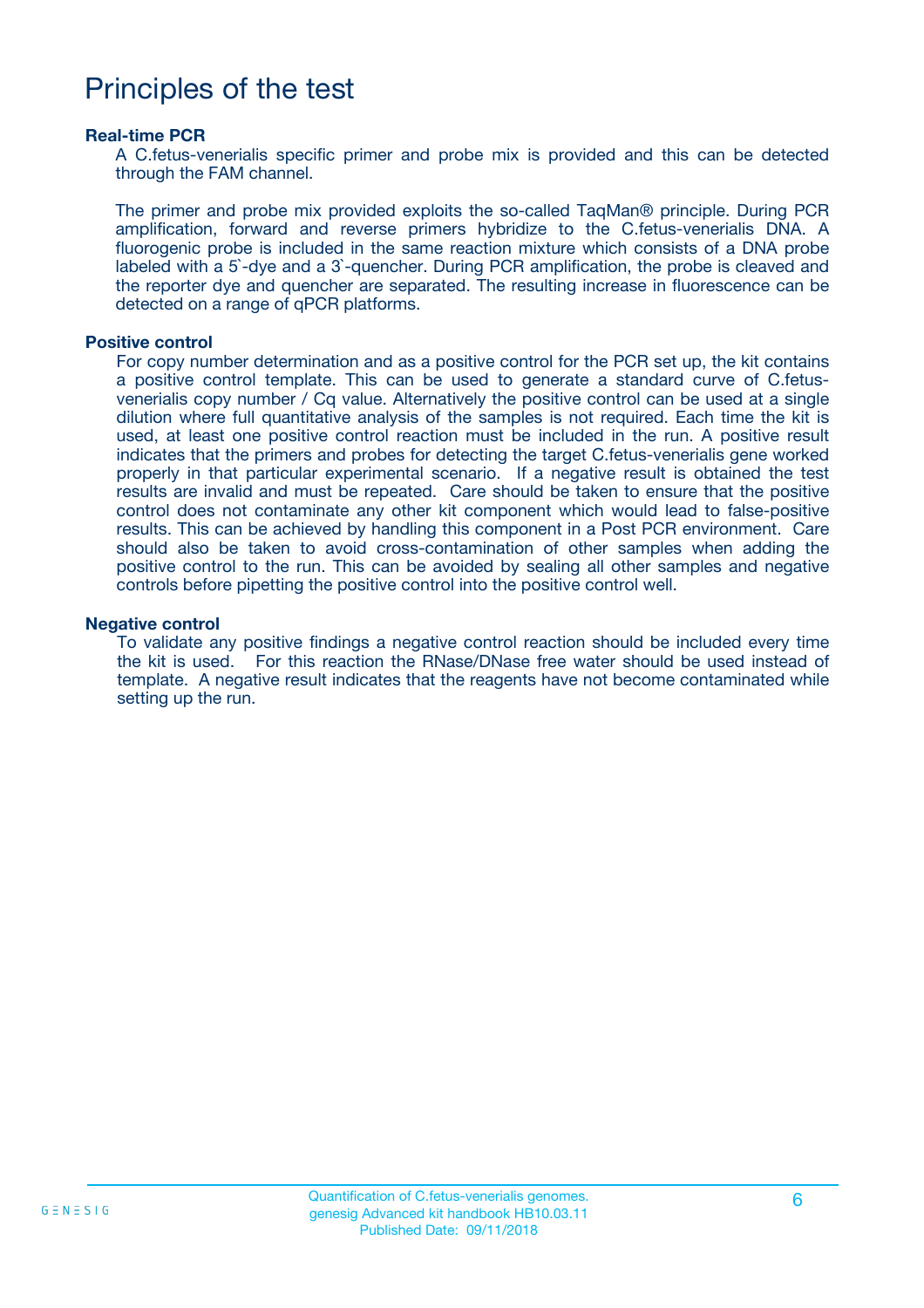#### **Internal DNA extraction control**

When performing DNA extraction, it is often advantageous to have an exogenous source of DNA template that is spiked into the lysis buffer. This control DNA is then co-purified with the sample DNA and can be detected as a positive control for the extraction process. Successful co-purification and qPCR for the control DNA also indicates that PCR inhibitors are not present at a high concentration.

A separate primer and probe mix are supplied with this kit to detect the exogenous DNA using qPCR. The primers are present at PCR limiting concentrations which allows multiplexing with the target sequence primers. Amplification of the control DNA does not interfere with detection of the C.fetus-venerialis target DNA even when present at low copy number. The Internal control is detected through the VIC channel and gives a Cq value of 28+/-3.

#### **Endogenous control**

To confirm extraction of a valid biological template, a primer and probe mix is included to detect an endogenous gene. Detection of the endogenous control is through the FAM channel and it is NOT therefore possible to perform a multiplex with the C.fetus-venerialis primers. A poor endogenous control signal may indicate that the sample did not contain sufficient biological material.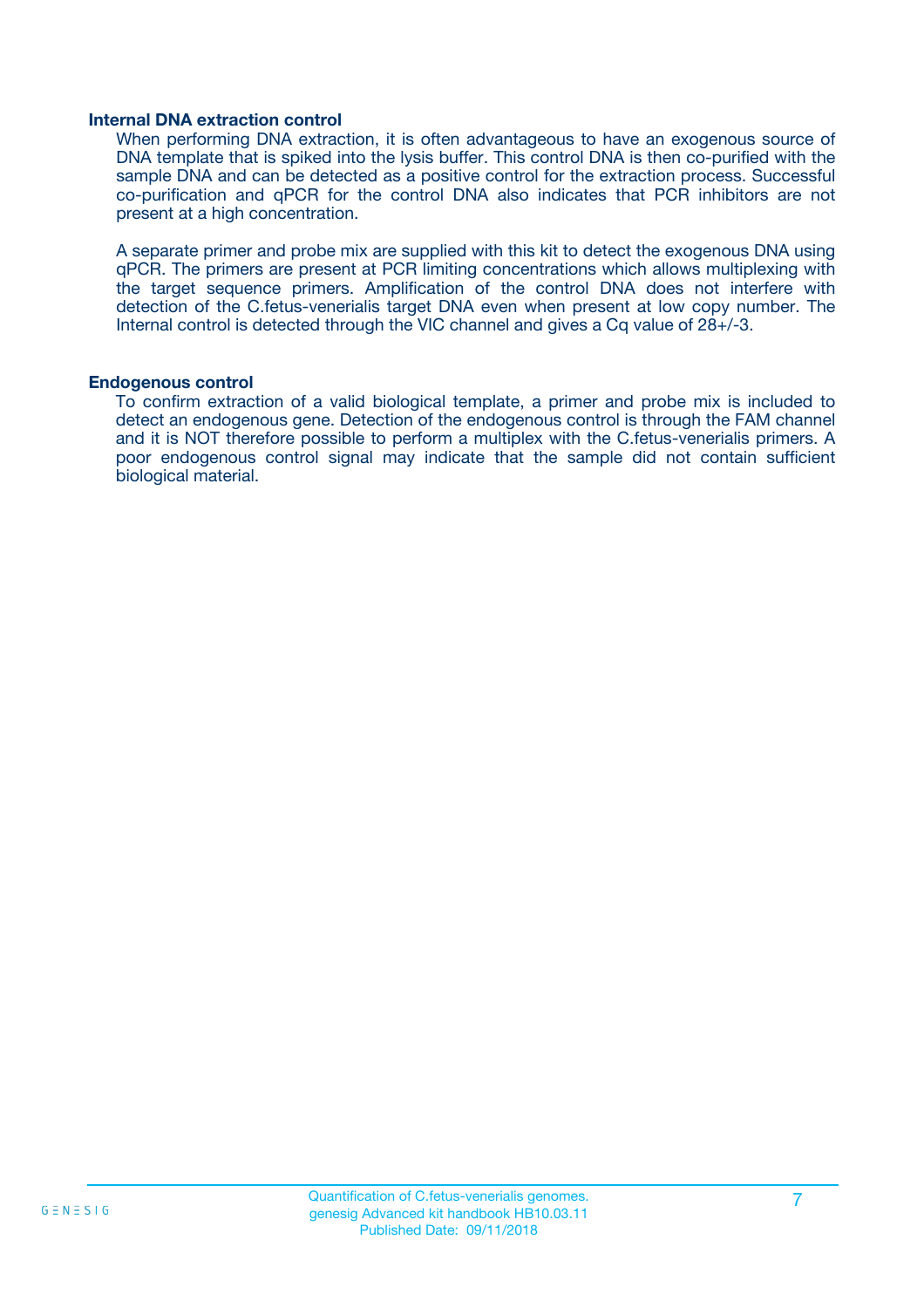### Resuspension protocol

To minimize the risk of contamination with foreign DNA, we recommend that all pipetting be performed in a PCR clean environment. Ideally this would be a designated PCR lab or PCR cabinet. Filter tips are recommended for all pipetting steps.

- **1. Pulse-spin each tube in a centrifuge before opening.** This will ensure lyophilised primer and probe mix is in the base of the tube and is not spilt upon opening the tube.
- **2. Resuspend the primer/probe mixes in the RNase/DNase free water supplied, according to the table below:**

To ensure complete resuspension, vortex each tube thoroughly.

| Component - resuspend in water                       |          |  |
|------------------------------------------------------|----------|--|
| <b>Pre-PCR pack</b>                                  |          |  |
| C.fetus-venerialis primer/probe mix (BROWN)          | $165$ µl |  |
| Internal extraction control primer/probe mix (BROWN) | $165$ µl |  |
| Endogenous control primer/probe mix (BROWN)          | 165 µl   |  |

**3. Resuspend the internal control template and positive control template in the template preparation buffer supplied, according to the table below:** To ensure complete resuspension, vortex each tube thoroughly.

| Component - resuspend in template preparation buffer  |  |  |  |
|-------------------------------------------------------|--|--|--|
| <b>Pre-PCR heat-sealed foil</b>                       |  |  |  |
| Internal extraction control DNA (BLUE)                |  |  |  |
| <b>Post-PCR heat-sealed foil</b>                      |  |  |  |
| C. fetus-venerialis Positive Control Template (RED) * |  |  |  |

\* This component contains high copy number template and is a VERY significant contamination risk. It must be opened and handled in a separate laboratory environment, away from the other components.

### DNA extraction

The internal extraction control DNA can be added either to the DNA lysis/extraction buffer or to the DNA sample once it has been resuspended in lysis buffer.

**DO NOT add the internal extraction control DNA directly to the unprocessed biological sample as this will lead to degradation and a loss in signal.**

- **1. Add 4µl of the Internal extraction control DNA (BLUE) to each sample in DNA lysis/extraction buffer per sample.**
- **2. Complete DNA extraction according to the manufacturers protocols.**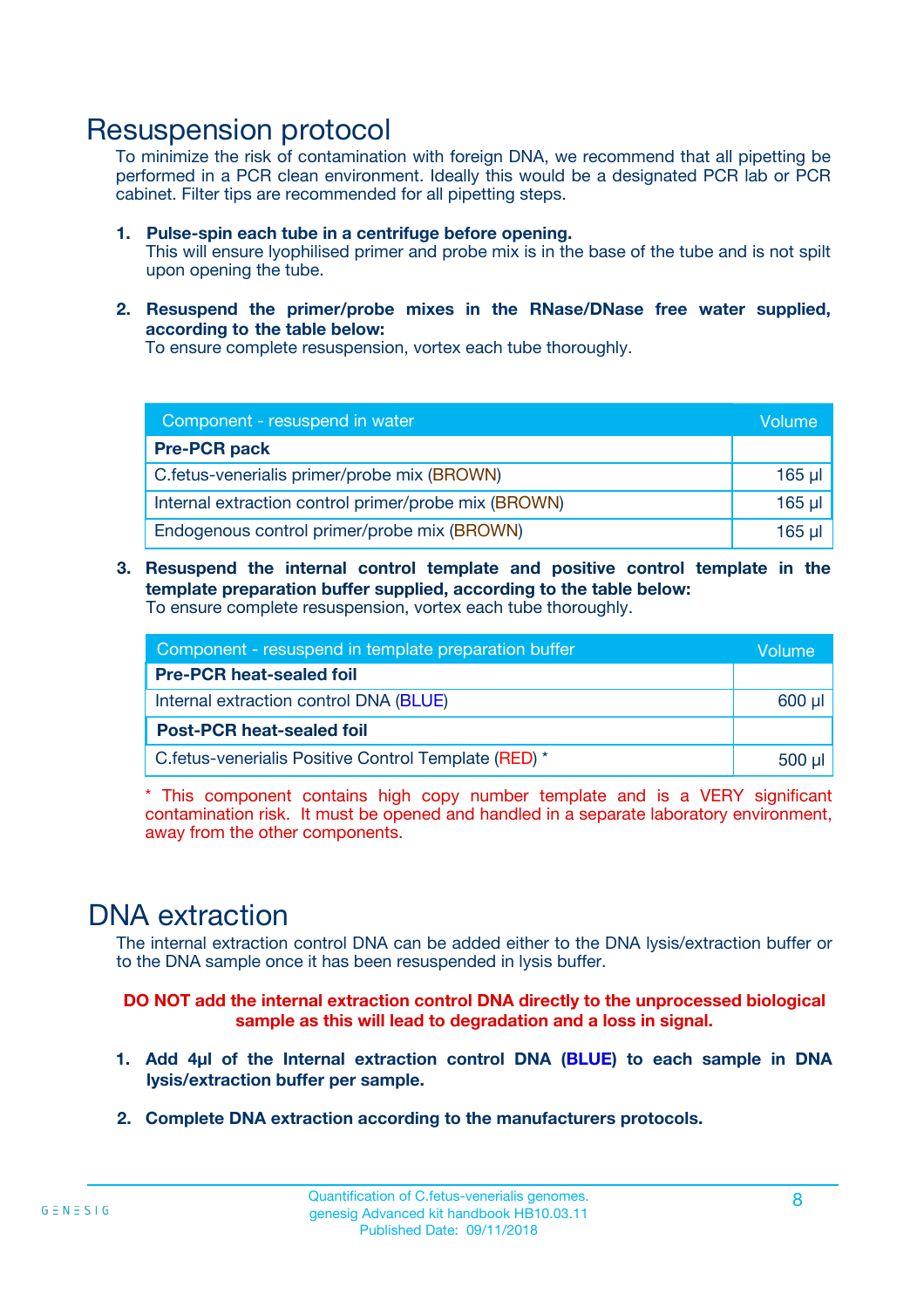## qPCR detection protocol

**1. For each DNA sample prepare a reaction mix according to the table below:** Include sufficient reactions for positive and negative controls.

| Component                                            | Volume   |
|------------------------------------------------------|----------|
| oasig or PrecisionPLUS 2X qPCR Master Mix            | $10 \mu$ |
| C.fetus-venerialis primer/probe mix (BROWN)          | 1 µI l   |
| Internal extraction control primer/probe mix (BROWN) | 1 µl     |
| <b>RNase/DNase free water (WHITE)</b>                | $3 \mu$  |
| <b>Final Volume</b>                                  | 15 ul    |

**2. For each DNA sample prepare an endogenous control reaction according to the table below (Optional):**

**This control reaction will provide useful information regarding the quality of the biological sample.**

| Component                                   | Volume   |
|---------------------------------------------|----------|
| oasig or PrecisionPLUS 2X qPCR Master Mix   | $10 \mu$ |
| Endogenous control primer/probe mix (BROWN) | 1 µI     |
| <b>RNase/DNase free water (WHITE)</b>       | $4 \mu$  |
| <b>Final Volume</b>                         | 15 µl    |

- **3. Pipette 15µl of each mix into individual wells according to your qPCR experimental plate set up.**
- **4. Prepare sample DNA templates for each of your samples.**
- **5. Pipette 5µl of DNA template into each well, according to your experimental plate set up.**

For negative control wells use 5µl of RNase/DNase free water. The final volume in each well is 20ul.

**6. If a standard curve is included for quantitative analysis, prepare a reaction mix according to the table below:**

| Component                                   | Volume          |
|---------------------------------------------|-----------------|
| oasig or PrecisionPLUS 2X qPCR Master Mix   | 10 $\mu$        |
| C.fetus-venerialis primer/probe mix (BROWN) | 1 µI -          |
| <b>RNase/DNase free water (WHITE)</b>       | 4 µl            |
| <b>Final Volume</b>                         | 15 <sub>µ</sub> |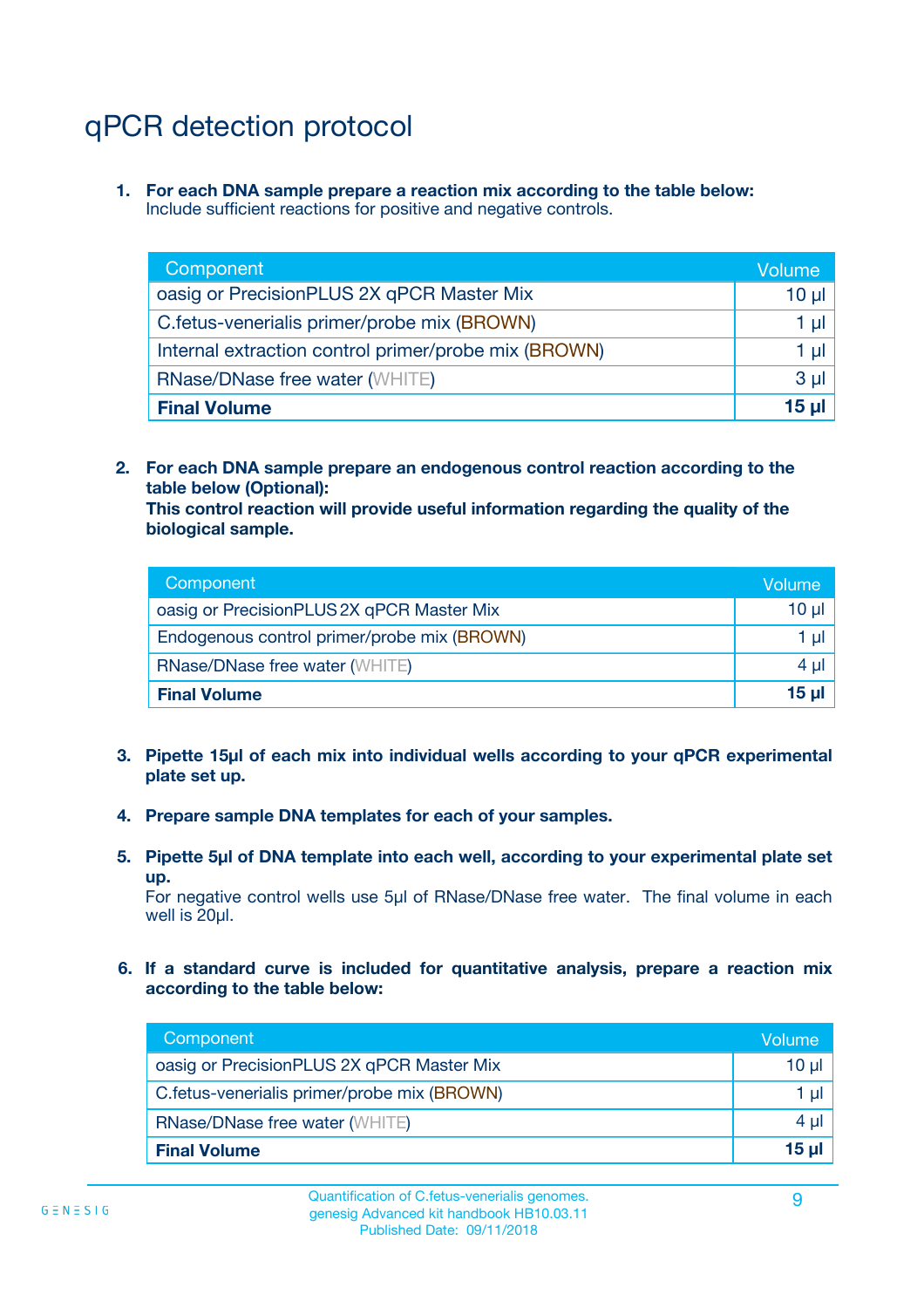#### **7. Preparation of standard curve dilution series.**

- 1) Pipette 90µl of template preparation buffer into 5 tubes and label 2-6
- 2) Pipette 10µl of Positive Control Template (RED) into tube 2
- 3) Vortex thoroughly
- 4) Change pipette tip and pipette 10µl from tube 2 into tube 3
- 5) Vortex thoroughly

Repeat steps 4 and 5 to complete the dilution series

| <b>Standard Curve</b>         | <b>Copy Number</b>     |
|-------------------------------|------------------------|
| Tube 1 Positive control (RED) | $2 \times 10^5$ per µl |
| Tube 2                        | $2 \times 10^4$ per µl |
| Tube 3                        | $2 \times 10^3$ per µl |
| Tube 4                        | $2 \times 10^2$ per µl |
| Tube 5                        | 20 per µl              |
| Tube 6                        | 2 per µl               |

**8. Pipette 5µl of standard template into each well for the standard curve according to your experimental plate set up.**

#### The final volume in each well is 20µl.

## qPCR amplification protocol

Amplification conditions using oasig or PrecisionPLUS 2X qPCR Master Mix.

|             | <b>Step</b>       | <b>Time</b>     | Temp    |
|-------------|-------------------|-----------------|---------|
|             | Enzyme activation | 2 min           | 95 °C   |
| Cycling x50 | Denaturation      | 10 <sub>s</sub> | 95 $°C$ |
|             | DATA COLLECTION * | 60 s            | 60 °C   |

\* Fluorogenic data should be collected during this step through the FAM and VIC channels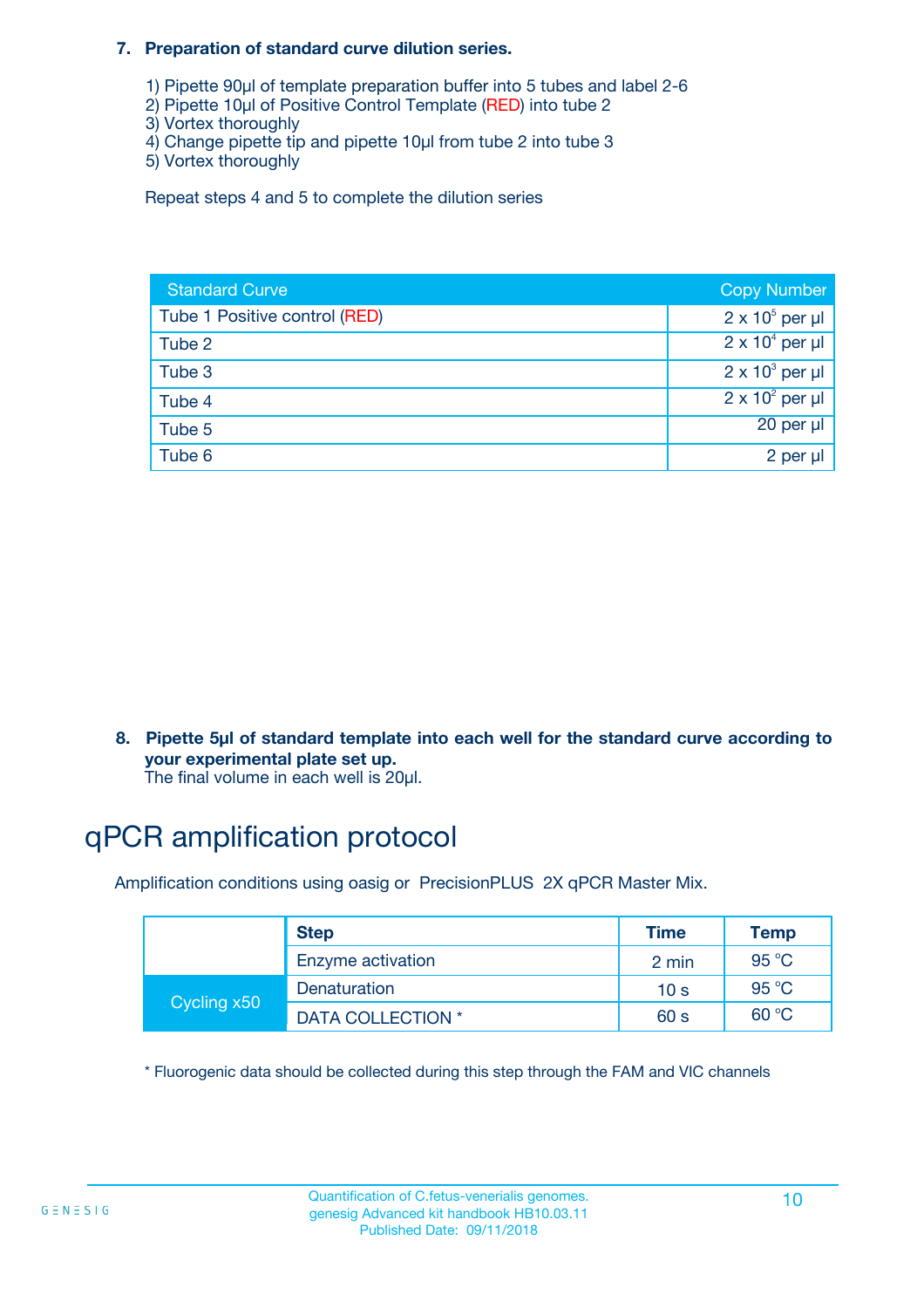## Interpretation of results

| <b>Target</b><br>(FAM) | <b>Internal</b><br>control<br>(NIC) | <b>Positive</b><br>control | <b>Negative</b><br>control | Interpretation                                                                                                  |
|------------------------|-------------------------------------|----------------------------|----------------------------|-----------------------------------------------------------------------------------------------------------------|
| $\leq 30$              | $+ 1 -$                             | ÷                          |                            | <b>POSITIVE QUANTITATIVE RESULT</b><br>calculate copy number                                                    |
| > 30                   | ٠                                   | ÷                          |                            | <b>POSITIVE QUANTITATIVE RESULT</b><br>calculate copy number                                                    |
| > 30                   |                                     | ÷                          |                            | <b>POSITIVE QUALITATIVE RESULT</b><br>do not report copy number as this<br>may be due to poor sample extraction |
|                        | ÷                                   | ÷                          |                            | <b>NEGATIVE RESULT</b>                                                                                          |
| $+ 1 -$                | $+ 1 -$                             | ÷                          | $\leq$ 35                  | <b>EXPERIMENT FAILED</b><br>due to test contamination                                                           |
| $+$ / -                | $+ 1 -$                             | ÷                          | > 35                       | $\star$                                                                                                         |
|                        |                                     | ÷                          |                            | <b>SAMPLE PREPARATION FAILED</b>                                                                                |
|                        |                                     |                            | $+$ /                      | <b>EXPERIMENT FAILED</b>                                                                                        |

Positive control template (**RED**) is expected to amplify between Cq 16 and 23. Failure to satisfy this quality control criterion is a strong indication that the experiment has been compromised.

\*Where the test sample is positive and the negative control is positive with a  $Ca > 35$ , the sample must be reinterpreted based on the relative signal strength of the two results:



If the sample amplifies  $> 5$  Cq earlier than the negative control then the sample should be reinterpreted (via the table above) with the negative control verified as negative.



If the sample amplifies  $< 5$  Cq earlier than the negative control then the positive sample result is invalidated and<br>the result should be determined  $the$  result should be inconclusive due to test contamination. The test for this sample should be repeated.